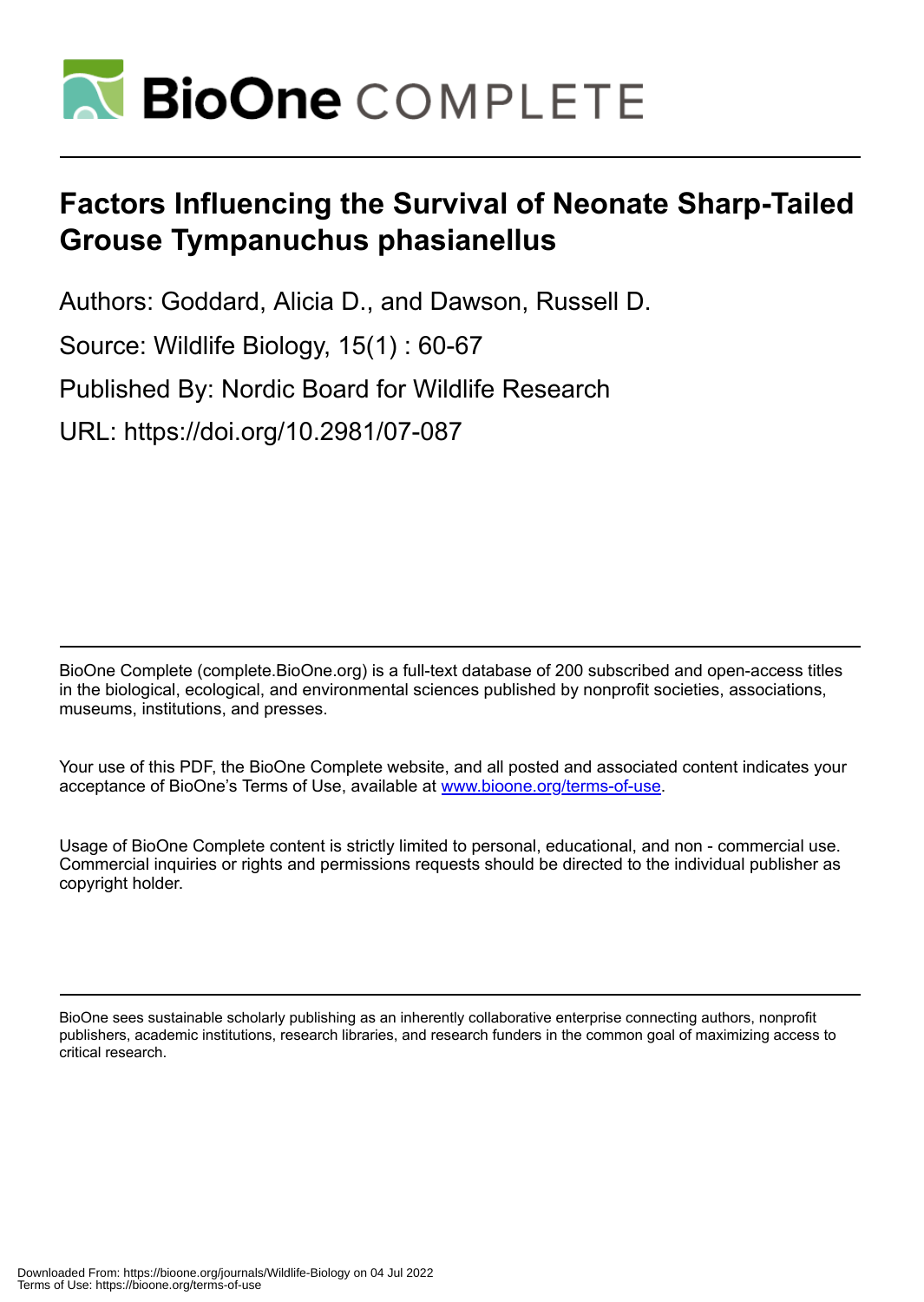## Factors influencing the survival of neonate sharp-tailed grouse Tympanuchus phasianellus

#### Alicia D. Goddard & Russell D. Dawson

Offspring survival after leaving the nest is a critical element of population viability and in the management of game species. We estimated brood survival to 35 days and examined the factors thought to influence individual chick survival during the first two weeks post-hatching in a population of sharp-tailed grouse Tympanuchus phasianellus near Fort St. John, British Columbia, Canada, during 2004-2005. Using program MARK and an informationtheoretic approach, we assessed the importance of female attributes, date of hatching, distance moved from the nest and weather conditions experienced prior to hatching and during brood-rearing for survival of offspring. During 2004-2005, 67% of broods had at least one chick that survived to 35 days of age, but within these broods only 34% of the chicks survived. Later hatching dates were positively related to survival during the 0-14 day age interval, whereas the distance moved from the nest by a brood and inclement weather conditions during the first seven days post-hatching significantly reduced the survival rate of chicks to 14 days of age. Further, inclement weather prior to hatching was positively related to the survival of offspring to 14 days, perhaps because wet weather created favourable foraging environments and habitat characteristics during brood rearing. Cohesive management of nesting and brood-rearing habitats is required to reduce offspring mortality associated with increased travel between suitable habitats, and may minimize mortality during periods when weather is unfavourable.

Key words: British Columbia, brood movements, brood success, chick survival, program MARK, radio-telemetry, Tympanuchus phasianellus, weather

Alicia D. Goddard\* & Russell D. Dawson, Ecosystem Science and Management, University of Northern British Columbia, 3333 University Way, Prince George, British Columbia, Canada, V2N 4Z9 - e-mail addresses: Alicia.Goddard@gov.bc.ca (Alicia D. Goddard); dawsonr@unbc.ca (Russell D. Dawson)

\*Present address: British ColumbiaMinistry of Environment, #400-10003-110th Avenue, Fort St. John, British Columbia, Canada, V1J 6M7

Corresponding author: Alicia D. Goddard

Received 14 November 2007, accepted 23 May 2008

#### Associate Editor: Hannu Pöysä

Success during the nesting period is one of the most important factors affecting reproductive success and population growthin birds (Bergerud 1988,Hudson & Rands 1988). However, offspring survival after leaving the nest is also a critical element of population viability and management of species (Aldridge & Brigham 2003, Panek 2005). Relatively little information exists on the factors affecting survival of avian offspring after nest departure, largely because of the difficulty in accurately measuring survival of chicks and determining sources of mortality in secretive and mobile species (Johnson et al. 1992, Rotella & Ratti 1992). Survival of precocial offspring is, however, often most influenced by chilling from inclement weather or poor female attentiveness, predation or starvation (Bergerud 1988, Johnson et al. 1992).

In precocial species such as grouse, chicks are susceptible to environmental conditions because of their inability to thermoregulate until approximately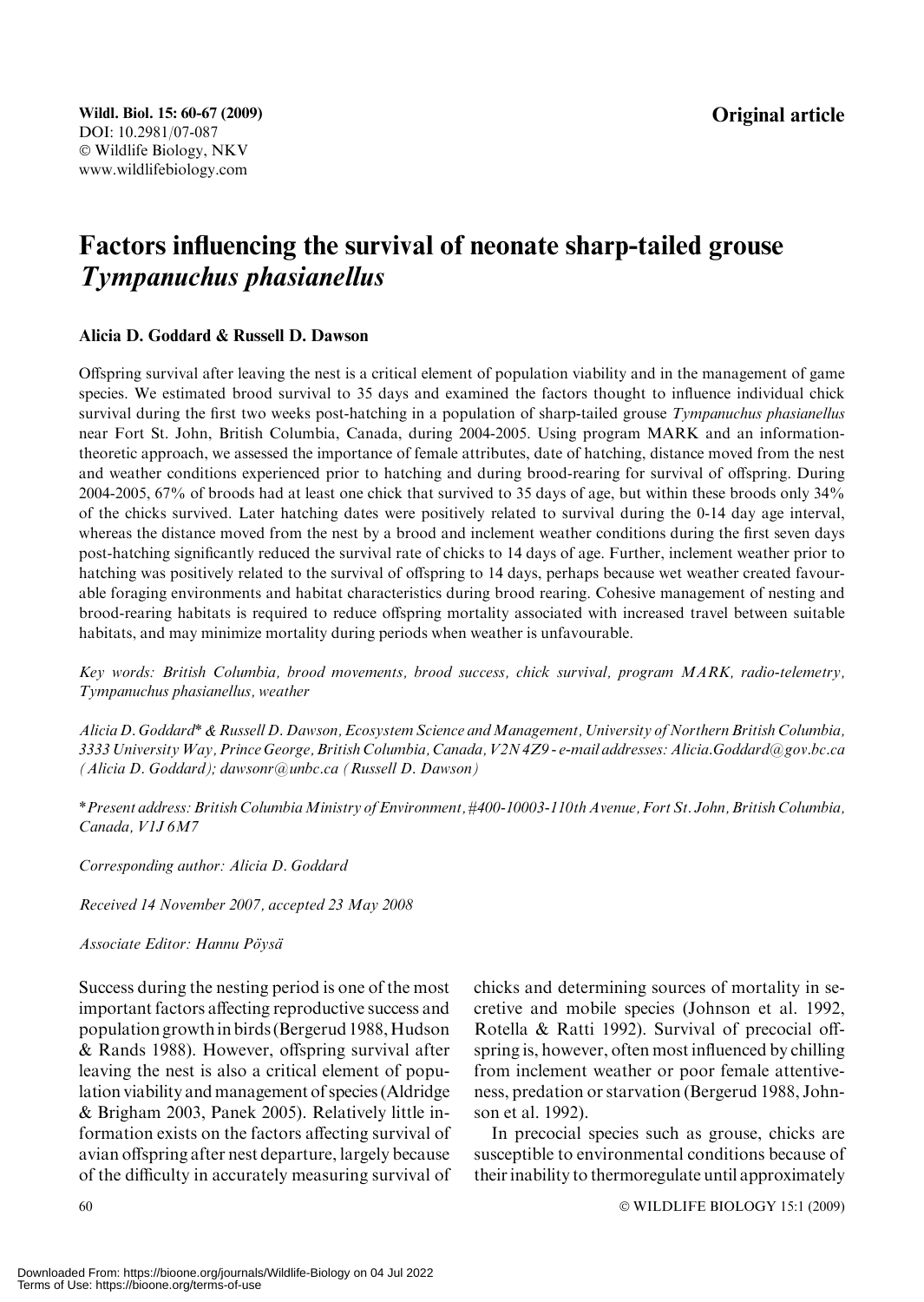eight days of age (Erikstad & Spidsø 1982). Poor weather conditions experienced during the hatching period can directly result in mortality of chicks and even complete brood loss (Flanders-Wanner et al. 2004). Chicks may also starve during poor weather, as cool and wet conditions result in increased time spent brooding and, therefore, less time spent foraging (Erikstad & Spidsø 1982, Erikstad 1985). In addition, weather conditions can indirectly affect offspring survival by influencing the abundance and availability of insects, which are the primary food of gallinaceous chicks through their first week of life (Erikstad 1985). Habitat conditions can also affect survival of chicks by creating suitable foraging environments and high-quality cover characteristics that allow them to avoid predation (Bergerud 1988, Hagen et al. 2005), which is likely the ultimate cause of most offspring mortality in gallinaceous and waterfowl species (Riley et al. 1998, Pietz et al. 2003).

Populations of sharp-tailed grouse Tympanuchus phasianellus in the Peace River region of northeast British Columbia, Canada, are thought to have been decreasing over the past several decades, but the cause of this decline is unknown (British Columbia Ministry of Environment, unpubl. data). Our specific objectives were to: 1) measure the success of broods of sharp-tailed grouse from hatching until independence, 2) determine survival rates of individual chicks at various ages during brood rearing, and 3) identify the importance of female body condition and age, weather conditions, hatching date and brood movements for survival of individual offspring.

## Material and methods

#### Study area

Our study was conducted in a 320-km<sup>2</sup> area located approximately 35 km southeast of Fort St. John, British Columbia, Canada, and encompassed the upland areas and river breaks at the confluence of the Beatton and Peace Rivers ( $56^{\circ}11'N$ ,  $120^{\circ}25'W$ ; ca 600 m a.s.l.). The study area was located in the Aspen Parkland Ecoregion (Meidinger & Pojar 1991), although much of the area had been converted to agricultural land use including cereal crops, a variety of hay crops and pasture-land for livestock. Aspen Populus tremuloides forests, mixed aspenwhite spruce *Picea glauca* forests, and black spruce Piceamarianamuskeg bogs existin patches amongst large-scale agricultural developments. Along the

 $\odot$  WILDLIFE BIOLOGY 15:1 (2009) 61

south and west-facing river breaks, there was a strong influence of natural shrub and grassland communities. Sharp-tailed grouse were reasonably abundant, and multiple lek sites existed in the study area.

#### Field techniques

During April-May of 2004 and 2005, we captured sharp-tailed grouse on nine different leks throughout the study area using walk-in traps (Schroeder & Braun 1991). All females captured were fitted with 15-g, necklace-style radio transmitters (Model RI-2BM, Holohil Systems Ltd., Carp, ON). We recorded body mass and length of the wing chord for each bird, and used the residuals from a reduced major axis regression of mass against length of wing chord as an index of female body condition (Green 2001). Females were aged as eitherin their second year (SY) or after-second year (ASY), based on the shape and degree of fraying of the ninth and tenth primary feathers (Bihrle 1993).

We located nests by flushing each marked female on a weekly basis until a nest was found. To estimate date of hatching, we recorded stage of incubation using field candling techniques (Weller 1956). We considered a nest successful if we observed evidence of detached shell membranes, indicating that a minimum of one egg had hatched (Klett et al. 1986). Once eggs hatched, we estimated the survival of chicks by flushing females and their broods on a weekly basis from age seven to 35 days. Beyond 35 days of age, the likelihood of chick dispersal from the brood increases, and quantifying survival past this agemay provide biasedinformation as dispersal could be mistaken as chick mortality. We assumed that chicks not observed during a flush count were dead, but because not all chicks may take flight, our measures of survival of individual chicks represent the most conservative estimate of the number of chicks alive.

#### Data analyses

We used two measures of offspring survival in our analyses. First, we examined overall brood success, defined as the proportion of broods with aminimum of one chick alive, for the entire brood-rearing period (i.e. from hatching to 35 days of age). We examined the effects of year, age of the female and nest attempt on final brood success of 27 broods using the G-test of independence (Sokal & Rohlf 2001). As no female had two broodsin one season, we were able to use broods from both first nests and renests without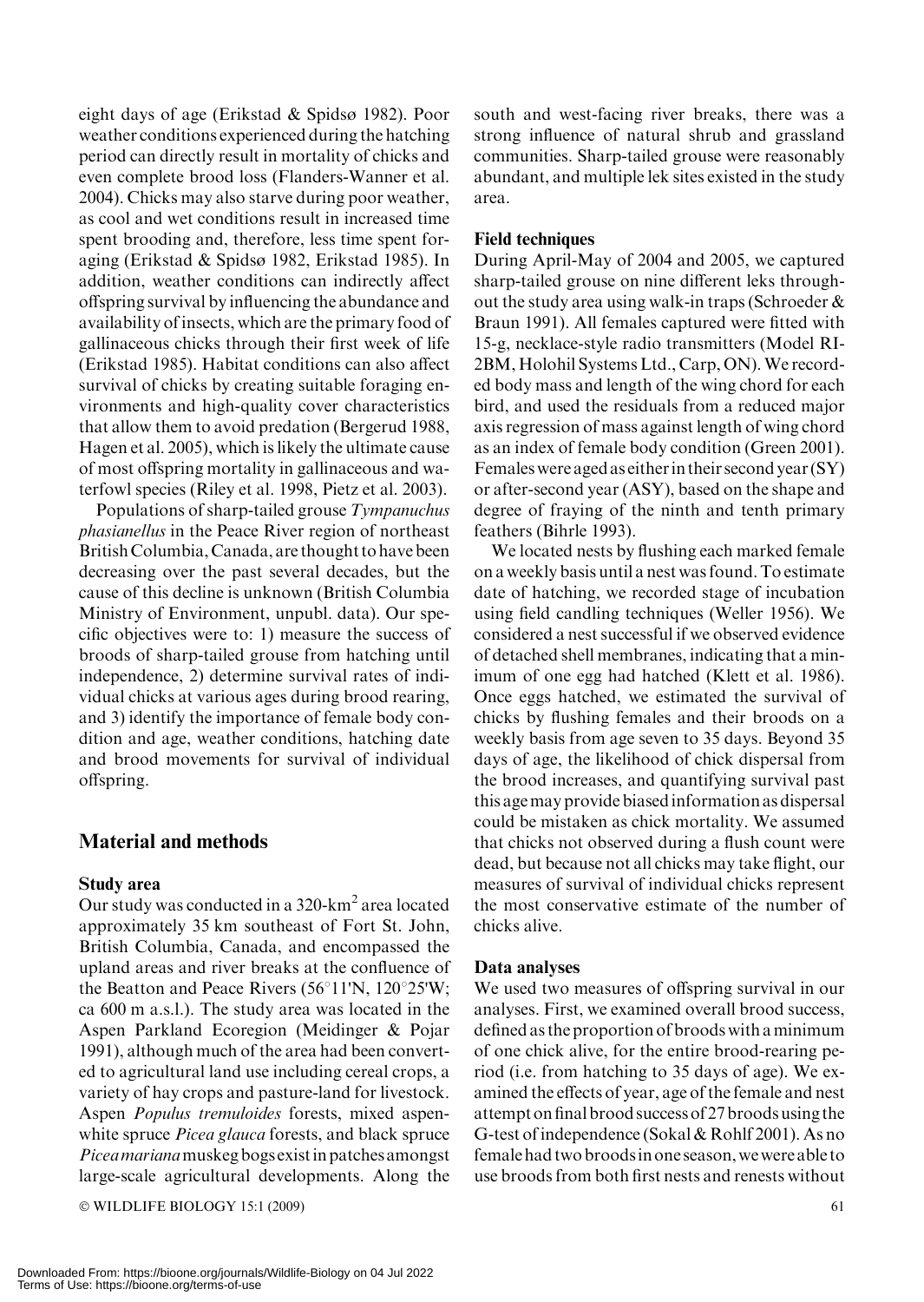|                                                         | Mean    |      | Range    |         |
|---------------------------------------------------------|---------|------|----------|---------|
| Covariate                                               |         | SЕ   | Minimum  | Maximum |
| Female body condition (residuals)                       | 2.94    | 8.01 | $-94.84$ | 76.13   |
| Hatching date (Julian days)                             | 170.78  | 2.55 | 158.00   | 202.00  |
| Distance from the nest during 0-7 day interval (km)     | 0.52    | 0.08 | 0.04     | 1.32    |
| Pre-hatching weather conditions (PC1 scores)            | 0.08    | 0.09 | $-0.61$  | 1.31    |
| Weather conditions during 0-7 day interval (PC1 scores) | $-0.11$ | 0.10 | $-0.85$  | 0.85    |

Table 1. Descriptive statistics of individual covariates included in models to assess survival of sharp-tailed grouse chicks during the 0-14 day interval in northeast British Columbia during 2004-2005.

committing pseudoreplication. Two females were monitored over consecutive breeding seasons, and as such, contributed brood-rearing data in both study years. We included data from both years for these females in our analyses, as our results did not change qualitatively compared to when data were analyzed with only one brood from each female.

Second, we examined the survival of 234 individual chicks in 22 broods from hatching to 35 days of age. We first tested whether variability existed in chick survival with respect to brood age and year using the known-fate model and logit-link function in programMARK (White & Burnham 1999, Paasivaara & Pöysä 2007). Our candidate model set included four models: 1)  $S_{(broad age)}$ , 2)  $S_{(broad age)(year)}$ , 3)  $S_{(year)}$ , and 4)  $S_{(constant)}$ . We used four intervals in our analysis (0-14, 15-21, 22-28 and 29-35 days). Because chicks are flightless at seven days of age and rely on surrounding vegetation for concealment (Hagen et al. 2005), we were unable to accurately count the number of surviving chicks at seven days of age.Therefore, we assessed survival for the period 0-14 days, at which time chicks can be counted as they take flight (Haulton 1999). Differences in sample sizes between analyses of brood and chick survival were due to missing individual covariate data for five broods, which were excluded from chick survival analyses to maintain consistency when comparing models (White & Burnham 1999).

Although some mortality was observed in the 15- 21 and 29-35 dayintervals (see below), the number of chicks that died in each of these intervals was relatively small (17 and four chicks, respectively). We therefore chose to focus further analyses on survival through the first two weeks post-hatching (0-14 days). We again used the known-fate model and logit-link function in program MARK (White & Burnham 1999, Paasivaara & Pöysä 2007). We developed 23 a priori candidate models that included all two-way additive combinations of female age, female body condition, date of hatching, distance a brood moved from the nest site during the first

seven days post-hatching, and two weather variables (Table 1).Distancemovedwas estimated as the straight-line distance from the nest site to the location of the brood at the seventh day flush count using a geographical information system. Our weather variables encompassed two periods hypothesized to influence chick survival: 1) pre-hatching weather conditions and 2) weather conditions during the first seven days of life. We hypothesized that weather conditions experienced 10 days prior to hatching would indirectly affect the survival of offspring byinfluencing the abundance and availability of forage and habitat conditions after hatching (Flanders-Wanner et al. 2004). In addition, we chose to model weather conditions during the 0-7 day interval because evidence suggests precocial chicks are most susceptible to inclement weather conditions during the first seven days post-hatching (Mendenhall & Milne 1985, Steen et al. 1988). Daily weather data (mean daily temperature, mean daily rainfall and total daily hours of rain) were obtained from the nearest Environment Canada weather station (Fort St. John Airport; Environment Canada 2006), located approximately 35 km northwest of the study area. Due to correlations among the three weather variables, we used principal components analysis (PCA) to generate a single measure of weather for each day of the study period. We defined the study period as beginning 10 days prior to the earliest nest initiation date and ending when the latest brood was 35 days of age in each year, a period of 227 days, pooling data from 2004 and 2005. The first component (PC1) explained 61.7% of the variation, an acceptable value for 3 eigenvalues (Frontier 1976, Jackson 1993). PC1 was positively correlated with mean daily rainfall ( $r=0.94$ ,  $N=227$ ) and total hours of rain ( $r=0.94$ ,  $N=227$ ), and was negatively related to mean daily temperature ( $r = -0.29$ ,  $N = 227$ ). Therefore, positive PC1 values generally represented cool andwet weather conditions.We averagedPC1 values for the 10-day period prior to hatching and the 7-day period post-hatching for each brood.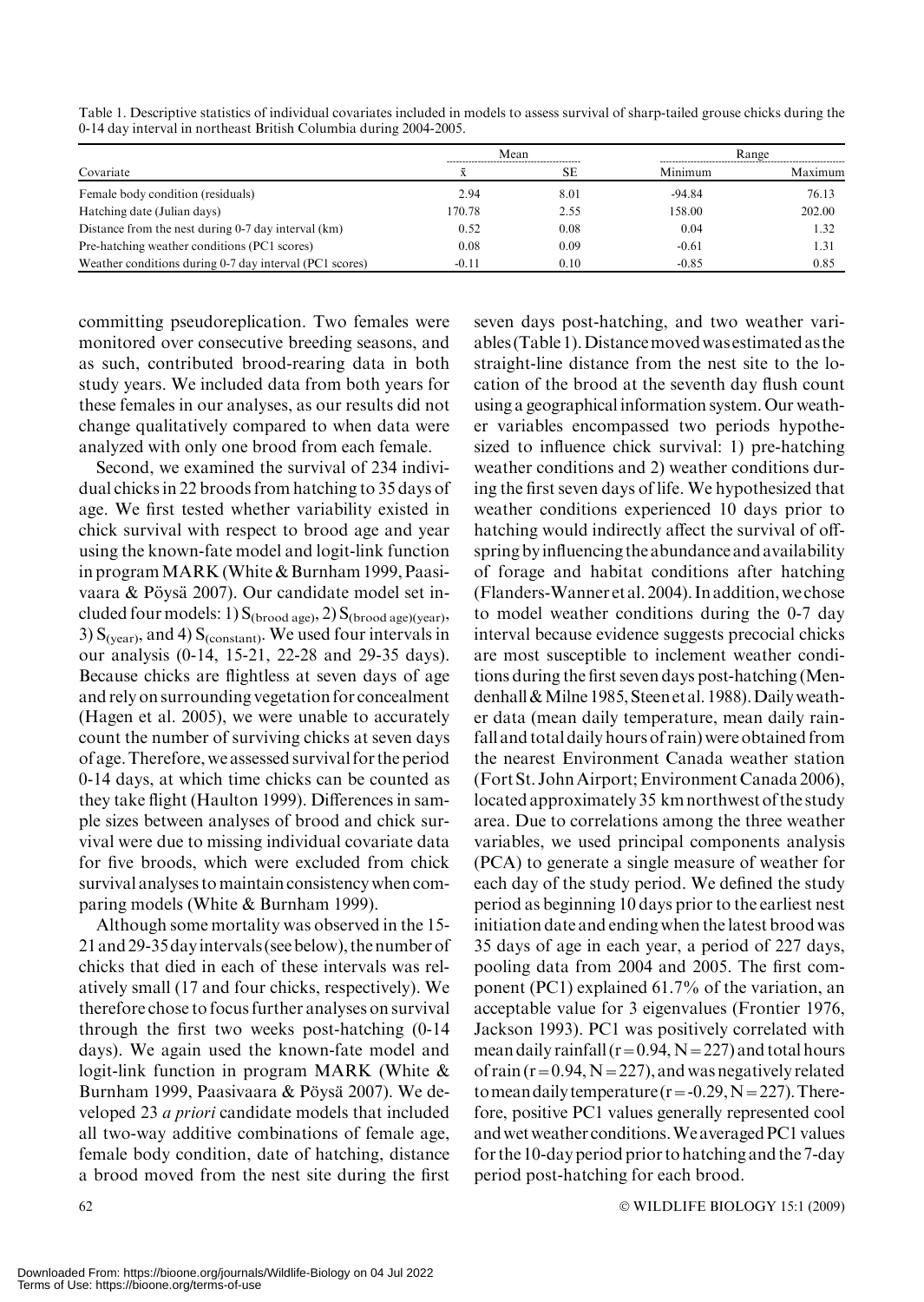To determine which candidate models best explained variationin the survival of chicksin both sets of analyses (overall, and during the 0-14 day interval), we compared the models using Akaike's Information Criterion corrected for small sample sizes and overdispersion in the data  $(QAIC_c;$  Burnham & Anderson 1998). Overdispersion can be caused by within-brood dependency, resulting in underestimation of the true sampling variance (Pelayo & Clark 2003). To compensate for overdispersion, we estimated the variance inflation factor  $(\hat{c})$  by performing 1,200 parametric bootstrap simulations on the  $S_{(broad age)}$  model using the median  $\hat{c}$  test in program MARK (White & Burnham 1999). The estimated  $\hat{c}$  (2.80 + 0.22) was used for adjusting AIC<sub>c</sub> values during model selection. For analyses of survival during the 0-14 day interval, each variable was equally representedin the candidatemodel set, so we summed the Akaike weight of each model containing the variable of interest to assess the relative importance of each individual variable (Burnham & Anderson 1998, Gunnarsson et al. 2006). We report  $means + 1 standard error.$ 

### **Results**

Brood success, estimated as the proportion of broods with a minimum of one chick alive at 35 days of age, was  $0.67 \pm 0.09$  (N=27) during 2004-2005. Brood success was not significantly different between years  $(G=0.38, df=1, P=0.54)$ , first or renest attempts  $(G=0.38, df=1, P=0.54)$  or between second-year  $(SY)$  or after second-year (ASY) females  $(G=0.92,$  $df=1$ , P=0.34). Complete brood loss, where no chicks remained alive at 35 days of age, occurred in six broods (74 chicks; 39.78% of all chick mortality) over the two years, with three broods lost in the first seven days post-hatching, and an additional three broods lost during 8-14 days of age.

Although 67% of the broods were successful, the proportion of chicks surviving to independence was relatively low  $(0.34+0.07)$ . Over the two study years, 283 chicks were hatched from 27 nests in our study area.Only 97 of these chicks were confirmed to survive to 35 days of age, for an average of  $3.59 \pm$ 0.71 chicks per successfully nesting female  $(N=27)$ .

Four 'main effects' models were tested to determine the effects of brood age and year on the survival of chicks over the four brood-age intervals. The top model explaining chick survival was  $S_{(broad, age)}$ (Table 2). The rate of chick survival was lowest  $(0.63 \pm 0.04)$  during the 0-14 day interval and greatest during the 22-28 day interval  $(0.94 \pm 0.05;$  Fig. 1), and did not differ between years (see Table 2).

We tested 23 covariate models for their influence on the mean survival rate of chicks during the 0-14 day interval. Three models had  $\Delta QAIC_c$  scores  $\leq 2.0$ (see Table 2). Beta-values from these highest-ranking models suggested that increasingly inclement weather conditions experienced during the first seven days after hatching  $(\beta = -2.18, SE = 0.39, 95\% \text{ CI} =$ -2.95, -1.41) and the distance moved from the nest  $(\beta = -1.04, \text{ SE} = 0.37, 95\% \text{ CI} = -1.78, -0.31)$  were both negatively associated with survival of chicks during the 0-14 day interval. Conversely, the rate of

Table 2. Quasi-Akaike's Information Criterion (QAIC<sub>c</sub>;  $\hat{c}$  = 2.80) rankings for models of main effects, indicating the rate of survival over all age intervals, and top-ranked ( $\Delta QAIC_c \le 2.0$ ) covariate models, estimating survival over the 0-14 day interval for sharp-tailed grouse chicks in northeast British Columbia during 2004-2005. Effective sample size was consistent among all candidate models  $(N=234)$ .

| Model                                                                                                   | $K^a$ | $OAIC_c$ | $\triangle$ QAIC <sub>c</sub> | $W_i^b$ | Deviance <sup>c</sup> |
|---------------------------------------------------------------------------------------------------------|-------|----------|-------------------------------|---------|-----------------------|
| Main effects models                                                                                     |       |          |                               |         |                       |
| $S_{(broad age)}$                                                                                       |       | 173.12   | 0.00                          | 0.94    | 2.65                  |
| $S_{\text{(broad age)(year)}}$                                                                          | 9     | 178.74   | 5.63                          | 0.06    | 0.00                  |
| $S_{(constant)}$                                                                                        | ◠     | 186.33   | 13.22                         | < 0.01  | 21.98                 |
| $S_{(vear)}$                                                                                            | 3     | 187.47   | 14.36                         | < 0.01  | 21.09                 |
| Covariate models                                                                                        |       |          |                               |         |                       |
| $S$ (hatch date + weather during 0-7 day interval)                                                      | 4     | 96.49    | 0.00                          | 0.32    | 88.31                 |
| $S$ (hatch date + pre-hatch weather)                                                                    | 4     | 96.90    | 0.41                          | 0.26    | 88.72                 |
| $\mathbf{S}_{\text{distance}}$ from the nest during 0-7 day interval + weather during 0-7 day interval) | 4     | 98.35    | 1.86                          | 0.12    | 90.18                 |

<sup>a</sup> Number of parameters in the model.

<sup>b</sup> Generalized Akaike weights that can be interpreted as the relative degree of certainty associated with each model.

 $c$  Deviance is defined as the difference in the -2(log-likelihood) of the current model and the -2(log-likelihood) of the saturated model (White & Burnham 1999). In known-fate models of program MARK, deviance cannot be estimated for the most saturated model as the -2(log-likelihood) for the saturated model is the same as the -2(log-likelihood) for the  $S_{(group)(time)}$  model (White & Burnham 1999).

 $\odot$  WILDLIFE BIOLOGY 15:1 (2009) 63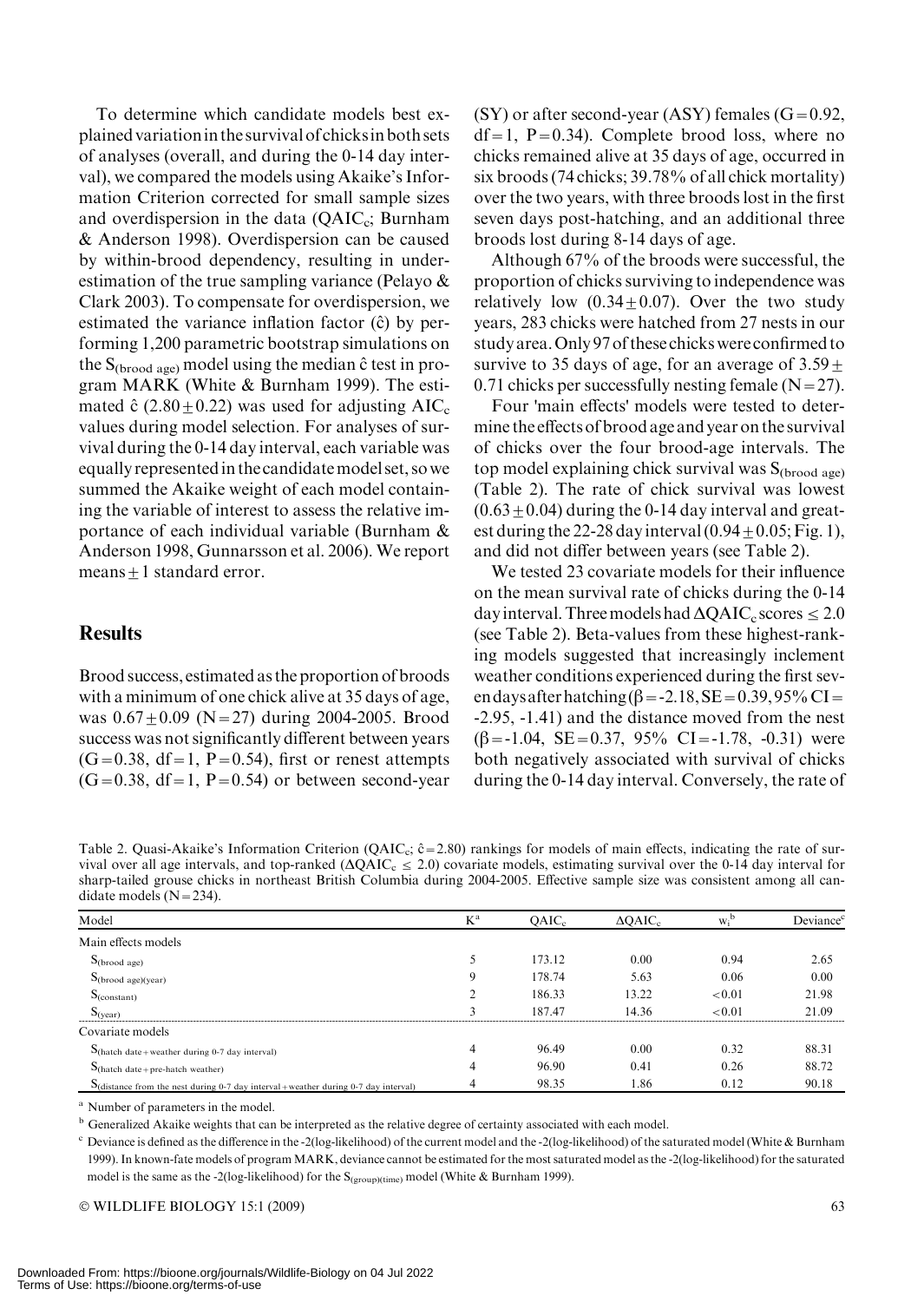

Figure 1. Probability ( $\pm$  SE) of survival of 234 sharp-tailed grouse chicks during four age intervals (0-14 days, 15-21 days, 22- 28 days and 29-35 days) in the Peace River region, northeast British Columbia during 2004-2005.

survival was positively related to the date of hatching  $(\beta=0.06, \text{ SE}=0.02, 95\% \text{ CI}=0.03, 0.09)$  and to pre-hatching weather conditions ( $\beta$ =2.86, SE= 0.52, 95% CI = 1.84, 3.89). The relative importance of each variable, asindicated from the summation of Akaike weights across models, was: weather during 0-7 day interval (0.71), hatch date (0.61), pre-hatching weather conditions (0.35), distance moved from the nest during the 0-7 day interval (0.16), female body condition (0.12) and female age (0.06).

#### **Discussion**

Approximately 67% of sharp-tailed grouse broods in our study area had at least one chick alive at independence in 2004 and 2005. This estimate is high compared to many other estimates of brood success reported in studies of upland game birds and waterfowl. For example, estimates of brood success for mallards Anas platyrhynchos ranged from 34% to 70% over different years, and averaged approximately 49% (Rotella & Ratti 1992). Conversely, estimates for gadwalls Anas strepera were approximately 84% to 30-days of age (Pietz et al. 2003). The first 14 days after hatching are the most critical for survival of precocial offspring (Bergerud 1988, Myrberget 1988), and we found that brood mortality and complete loss of sharp-tailed grouse broods was greatest during the first 14 days posthatching. Similar brood success rates during the first week post-hatching have been reported for ruffed grouse Bonasa umbellus, where approximately 33%

of broods were lost during the first seven days, accounting for 42% of totalbroodloss from hatching to independence (Haulton 1999). An inability to thermoregulate and, in the case of grouse, fly until approximately 8-10 days of ageincreases the susceptibility of precocial offspring to predation and adverse weather conditions (Bergerud 1988).

Only 34% of sharp-tailed grouse chicks survived to 35 days of age in our study area. This estimate represents thelowest possible survival rate, given the difficulty in accurately counting all chicks during flush counts. Average survival of gallinaceous offspring from hatching to independence has been estimated at 56% (Bergerud 1988). In studies of ruffed grouse, willow ptarmigan Lagopus lagopus lagopus and grey partridge Perdix perdix, chick survival to independence ranged from 11% to 71% (Myrberget 1988, Panek 1992, Haulton 1999). Survival of sagegrouse Centrocercus urophasianus chicks to 50 days of age in Washington was 33% (Schroeder 1997), which is comparable to estimates for sharp-tailed grouse in our study area.

Our results suggest that survival of chicks during the 0-14 day interval increased as weather occurring 10 days prior to hatching became increasingly poor, whereas survival decreased with inclement weather during the first seven days post-hatching (see Table 2). Weather conditions are one of the most important factors affecting chick survival, and are often regarded as the primary explanation for annual variationin survival of offspring (Blank et al. 1967, Panek 1992). Pre-hatching weather conditions can influence chick survival by positively influencing habitat conditions (Erikstad 1985). For example, wet conditions experienced prior to hatching may create more densely vegetated areas, which generally support a greater abundance and diversity of insects (Erikstad 1985, Park et al. 2001) as well as improved cover characteristics (Erikstad 1985, Bergerud 1988). Soil moisture during the months leading up to the peakhatching period has been positively correlated with offspring survival of grouse, as soil moisture likely increases vegetation growth, thus providing critical cover for young (Bergerud 1988). Further supporting this finding, cumulative precipitation measured from January to July was significantly associated with greater juvenile:adult ratios in the fall for prairie grouse Tympanuchus spp., indicative of higher rates of chick survival (Flanders-Wanner et al. 2004). We believe that wet weather leading up to hatching may be critical in creating favourable conditions that increase the phenological development of plants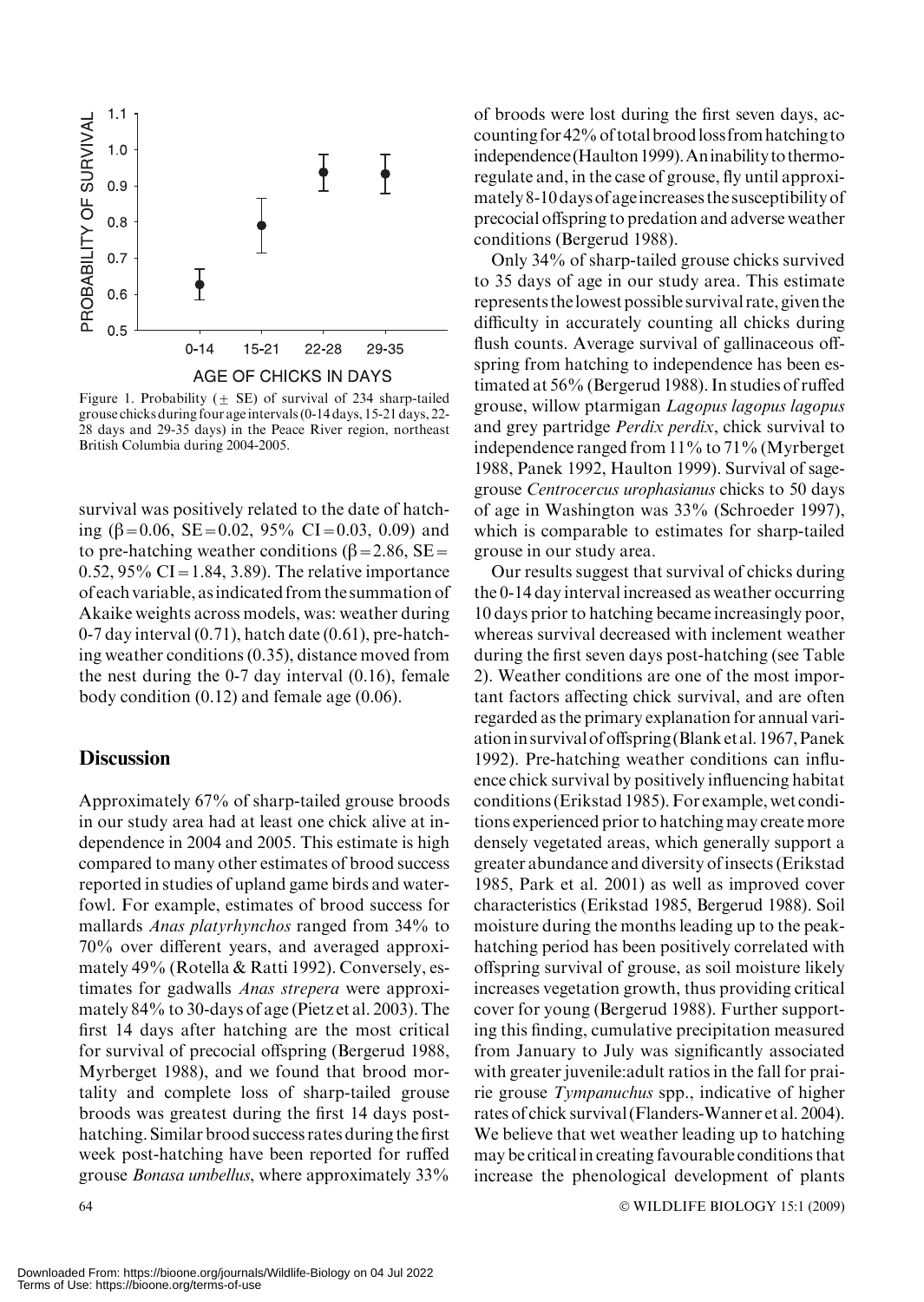that are important to precocial chicks for both cover and as a food source, by supporting greater numbers of insects (Bergerud 1988, Park et al. 2001).

Weather conditions can, however, affect chick survival differently before hatching as compared to after hatching (Steen et al. 1988). Precipitation experienced during the peak-hatching period, particularly during the month of June, is often negatively correlated with offspring survival (Steen et al. 1988, Panek 1992, Flanders-Wanner et al. 2004). This trend was apparent in the survival of sharptailed grouse chicks in our study area (see Table 2). During the 0-14 day post-hatching interval, rates of offspring survival were lowest and complete brood loss was the highest, and our results suggest a negative association between chick survival during the first two weeks post-hatching and weather conditions experienced during the 0-7 day interval. Similar results have also been reported for other species ofwaterfowl and grouse (Mendenhall&Milne 1985, Steen et al. 1988).

Cool and wet weather during the first week of life can directly affect chick survival through increased cooling and wetting when chicks are unable to thermoregulate, resulting in direct chick mortality, and increased stress, energetic demands and predation risk, as many predators actively hunt during periods of adverse weather (Mendenhall & Milne 1985). Weather can also indirectly affect survival of offspring by influencing the amount of time that chicks need to be brooded by the hen (Erikstad & Spidsø 1982). Prolonged brooding can result in a reduction of the amount of time chicks spend foraging, and thus can lead to starvation (Erikstad & Spidsø 1982, Panek 1992, Roersma 2001). Weather may also indirectly affect insect abundance and availability, as insect activity is often lessened during cool and wet weather (Green 1984, Panek 1992). Increased survival of chicks in two species of partridge was directly associated with increased temperatures during June and July, which resulted in more favourable conditions for young chicks as well as increased density and activity of arthropods (Green 1984).

In addition to cool and wet weather conditions, thedistancemoved from thenest bybroods of sharptailed grouse during the first week post-hatchingwas negatively associated with chick survival during the 0-14 day interval (see Table 2). Movement during the brood-rearing period is common in galliformes and some species of waterfowl (Erikstad & Spidsø 1982, Seymour & Jackson 1996). Broods that travel generally have decreased survival (Leonard et al.

 $\odot$  WILDLIFE BIOLOGY 15:1 (2009) 65

1996, Seymour & Jackson 1996) and rates of growth (Mainguy et al. 2006) compared to more sedentary broods. Large-scale movements between broodrearing areas can result in decreased time spent brooding and foraging (Erikstad & Spidsø 1982), an increased likelihood of chick abandonment (Leonard et al. 1996) and predation (Duncan 1983, Leonard et al. 1996), and increased energetic demands (Mendenhall  $&$  Milne 1985, Leonard et al. 1996), all of which can result in increased mortality.

Although we cannot ascertain why sharp-tailed grouse broods moved during the first week after hatching, we observed that some broods moved away from nesting areas, generally located in shrubsteppe habitats, to more agriculturally-dominated areas that appeared to be better suited for broodrearing. In our study area, some of the most important nesting habitat, in the form of shrub-steppe complexes, occurs in small, isolated patches that are relativelydetached from suitablebrood-rearinghabitats.Nestingareasisolatedfromsuitablebroodhabitats may be 'sinks' that can result in low brood success and chick survival, as broods can suffer losses when travelling to more desirable brood-rearing areas (Seymour & Jackson 1996, Aldridge 2005). The pattern in which a female selects a nest site (Leonard et al. 1996) combined withisolated nesting areas (Seymour & Jackson 1996) may result in greater brood movements, contributing to decreased survival of neonate sharp-tailedgrouseinour study area. Nonetheless, we also observed that broods, which hatched in agricultural areas with good vegetative cover, still made large-scale movements away from the nest site. Further research is required to fully understand the proximate causes of movement of broods on the survival of offspring.

Hatching date was also an important variable influencing the survival of chicks. Decreased success amonglater-hatching offspringis a common pattern exhibited by a diverse array of temperate-breeding bird species (Verhulst & Nilsson 2008). Our results, however, suggested that sharp-tailed grouse hatching later in the season had higher survival than early offspring. Similar results were reported by Dawson & Clark (1996) for lesser scaup  $Aythya$  affinis ducklings, which they attributed to seasonally increasing food abundance that enhanced survival of laterhatched ducklings. Seasonal changes in food abundance, as well as weather conditions, may also be responsible for higher survival of late-hatching grouse in our study. Despite the apparent survival advantage of later hatching in lesser scaup, Dawson &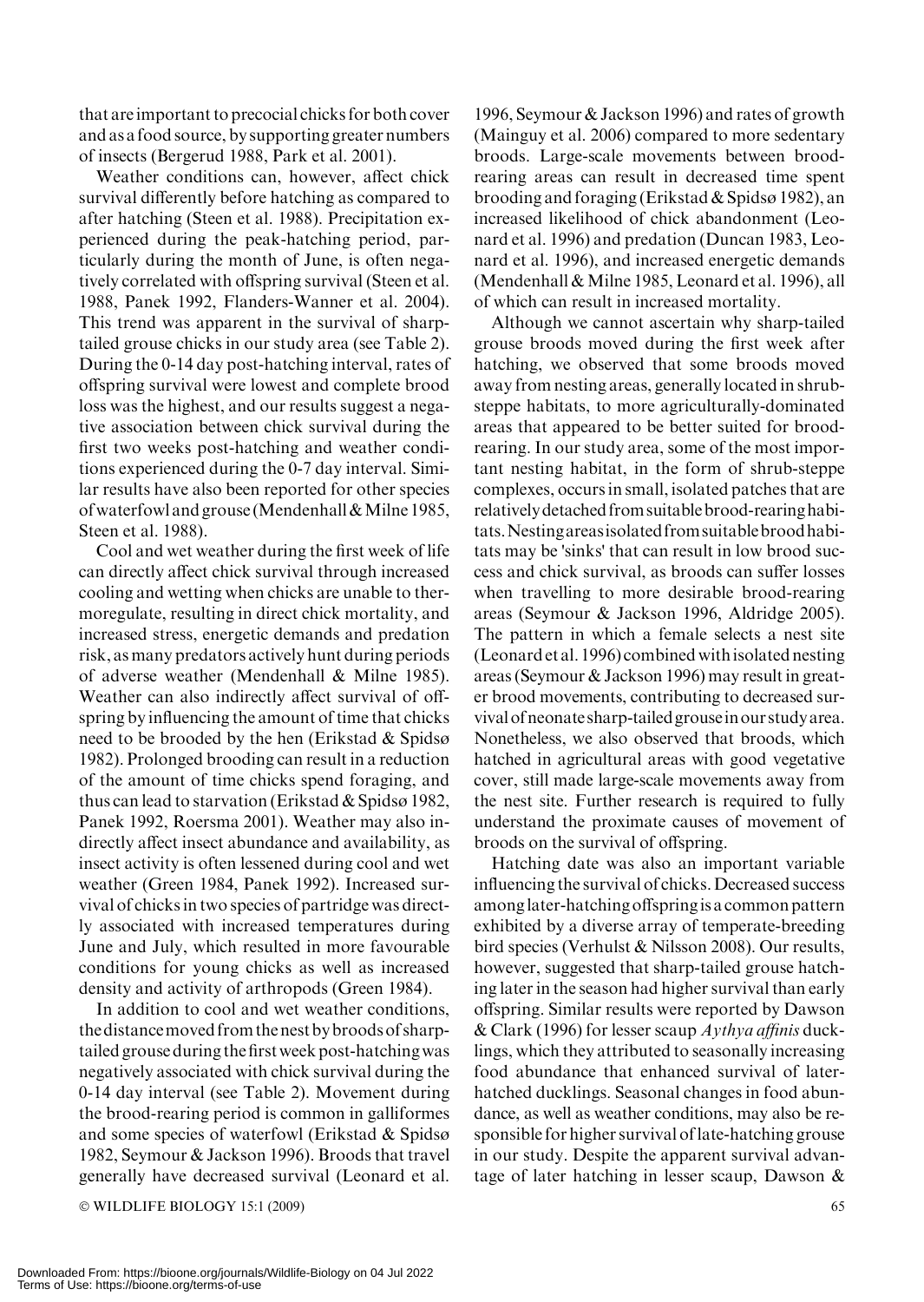Clark (2000) subsequently showed that late ducklings had slower rates of growth and reduced rates of recruitment to the breeding population in comparison to early hatched young. Unfortunately, we did not individually mark each chick, so we could not determine the fitness consequences of hatching date for sharp-tailed grouse.

## **Conclusions**

It is apparent that date of hatching, weather conditions and distance moved from the nest are important determinants of the survival of offspring. Although weather conditions cannot be controlled, management practices should be used to enhance habitats that create a greater abundance and availability of insects as well as increased cover to maximize survival of chicks (Bergerud 1988, Park et al. 2001). Further, we suggest that nesting and broodrearing habitats be managed cohesively to decrease the likelihood of chick and brood mortality experienced during large-scale movements away from the nest.

Acknowledgements - we thank M.P. Gillingham, V.R. Peck, D.L. Heard and anonymous reviewers for comments on previous versions of this manuscript. Financial support for this project was provided by the Habitat Conservation Trust Fund (HCTF) and the Northeast Wildlife Fund. A.D. Goddard was funded by the Natural Sciences and Engineering Research Council of Canada (NSERC) through a Canadian Graduate Scholarship. Research funding was also provided by NSERC and the University of Northern British Columbia through grants to R.D. Dawson. We thank C.J. Goddard, J. Woods and British Columbia Ministry of Environment staff, specifically M. Rowe, R.B. Woods and R.B. Backmeyer, for their assistance in field activities.

## **References**

- Aldridge, C.L. 2005: Identifying habitats for persistence of greater sage-grouse Centrocercus urophasianus in Alberta, Canada. Dissertation, University of Alberta, Edmonton, Alberta, Canada, 250 pp.
- Aldridge, C.L. & Brigham, R.M. 2003: Distribution, abundance, and status of the greater sage-grouse, Centrocercus urophasianus, in Canada. - Canadian Field-Naturalist 117: 25-34.
- Bergerud, A.T. 1988: Population ecology of North American grouse. - In: Bergerud, A.T. & Gratson, M.W. (Eds.); Adaptive strategies and population ecology

of northern grouse. University of Minnesota, Minneapolis, Minnesota, USA, pp. 578-685.

- Bihrle, C. 1993: Upland game identification a basic guide for aging and sexing the bird in your hand. - North Dakota Outdoors 56: 9-23. Available at: http://www. npwrc.usgs.gov/resource/tools/upland/upland.htm (Last accessed on 13 November 2007).
- Blank, T.H., Southwood, T.R.E. & Cross, D.J. 1967: The ecology of the partridge: I. Outline of population processes with particular reference to chick mortality and nest density. - Journal of Animal Ecology 36: 549- 556.
- Burnham, K.P. & Anderson, D.R. 1998: Model selection and inference: a practical information-theoretic approach. - Springer, New York, New York, USA, 353 pp.
- Dawson, R.D. & Clark, R.G. 1996: Effects of variation in egg size and hatching date on survival of lesser scaup Aythya affinis ducklings. - Ibis 138: 693-699.
- Dawson, R.D. & Clark, R.G. 2000: Effects of hatching date and egg size on growth, recruitment and adult size of lesser scaup. - Condor 102: 930-935.
- Duncan, D.C. 1983: Extensive overland movement of pintail, Anas acuta, brood and attempted predation by hawks. - Canadian Field-Naturalist 97: 216-217.
- Environment Canada 2006: Online climate data Fort St. John, British Columbia. Available at: http://climate. weatheroffice.ec.gc.ca/index.html (Last accessed on 13 November 2007).
- Erikstad, K.E. 1985: Growth and survival of willow grouse chicks in relation to home range size, brood movements, and habitat selection. - Ornis Scandinavica 16: 181-190.
- Erikstad, K.E. & Spidsø, T.K. 1982: The influence of weather on food intake, insect prey selection, and feeding behaviour in willow grouse chicks in northern Norway. - Ornis Scandinavica 13: 176-182.
- Flanders-Wanner, B.L., White, G.C. & McDaniel, L.L. 2004: Weather and prairie grouse: dealing with effects beyond our control. - Wildlife Society Bulletin 32: 22- 34.
- Frontier, S. 1976: Étude de la décroissance des valeurs propres dans une analyze en composantes principales: comparison avec le modèle de baton brise. - Journal of Experimental Marine Biology and Ecology 25: 67-75. (In French).
- Green, A.J. 2001: Mass/length residuals: measures of body condition or generators of spurious results? - Ecology 82: 1473-1483.
- Green, R.E. 1984: The feeding ecology and survival of partridge chicks (Alectoris rufa and Perdix perdix) on arable farmland in East Anglia. - Journal of Applied Ecology 21: 817-830.
- Gunnarsson, G., Elmberg, J., Sjöberg, K., Pöysä, H. & Nummi, P. 2006: Experimental evidence for densitydependent survival in mallard (Anas platyrhynchos) ducklings. - Oecologia 149: 203-213.